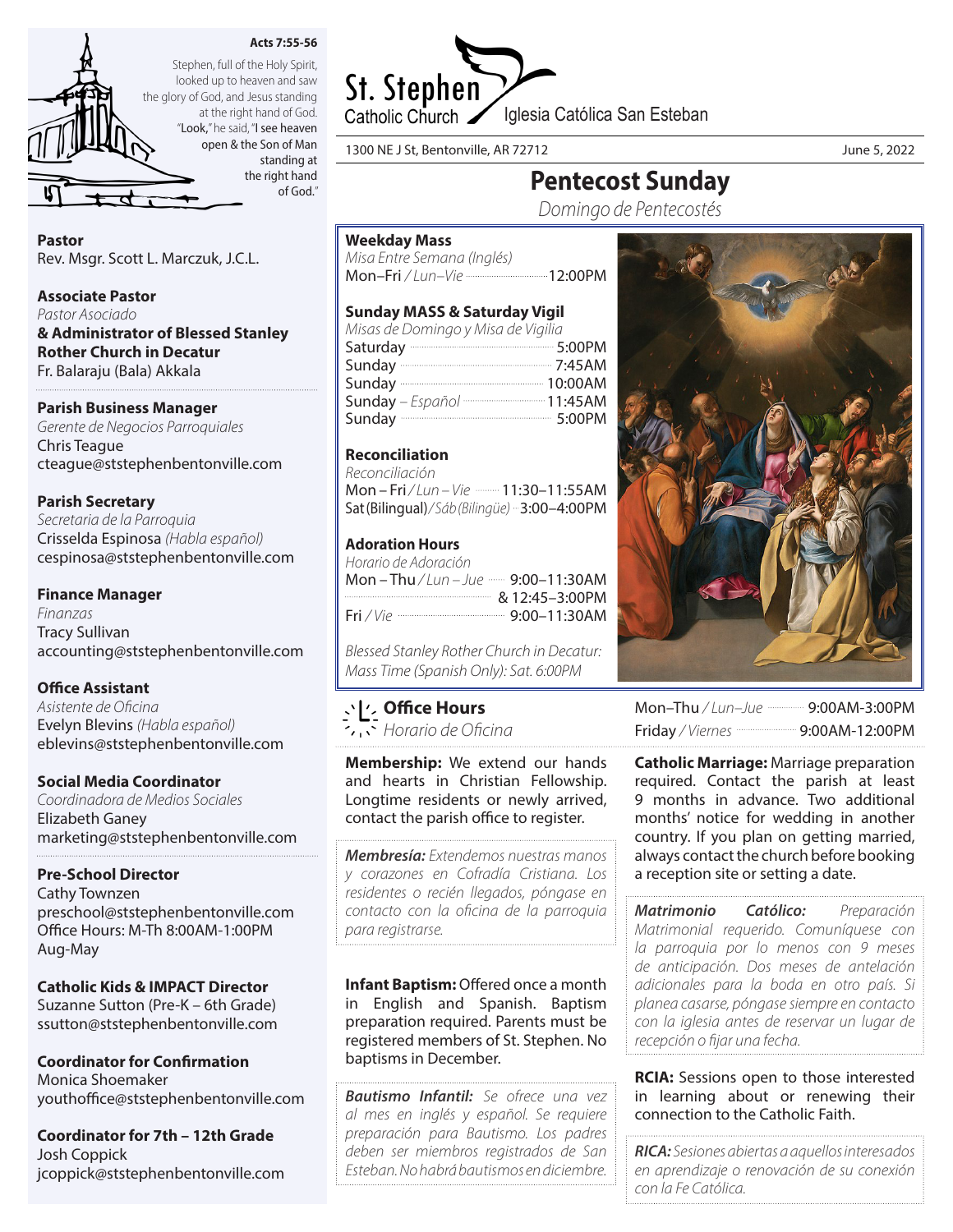

Registration for Fall Classes: Classes for Religious Education for kids/youth 4yrs through the 12th grade will start in July for the 2022-23 year. We will be introducing a new online platform so stay tuned for more information. Please also consider volunteering as a co-teacher or small group leader and religious fees will be waived.

*Inscripción para clases de Educación Religiosa: Las clases de educación religiosa para niños/jóvenes de 4 años hasta el grado 12 comenzarán en julio para el año 2022- 23. Estaremos presentando una nueva plataforma en línea, así que permanezca atento para obtener más información. Considere también ser voluntario como comaestro o líder de un grupo pequeño y no se aplicarán las tarifas religiosas.*

**Ministry Schedule: Work will be starting** soon on the ministry schedule for the months of July, August and September. Please let us know of any conflicts you might have for the next quarter before Wednesday, June 15th by emailing us at ststephen@ststephenbentonville.com or calling the church office. No response indicates that you do not have any conflicts for your preferred Mass time. A friendly reminder that the parish office does not find subs.

## Society of St. Vincent de Paul (SSBC):

Society of St. Vincent de Paul (SSBC) Your gift in the St. Vincent de Paul Poor Box will help the poor to believe in the mystery of God's love for them. Pantry needs: pancake mix, syrup, canned fruit, toilet paper.

*Sociedad de San Vicente de Paúl (SSBC): Tu donación en la Caja de Pobres de San* 

*Vicente de Paúl ayudará a los pobres a creer en el misterio del amor de Dios por ellos. Necesidades de la despensa: mezcla para panqueques, jarabe, fruta enlatada, papel higiénico.*

Join us for Summer Outdoor Movie Nights: Friday, June 10th: Veggie Tales: The Pirates Who Don't Do Anything. Friday, July 22nd: Narnia: The Lion, Witch and Wardrobe.

Time: At dusk at the main entrance of the church. Bring a blanket or chair to sit on! If it rains, we will move the movie to the Parish Live Center.



Sunday, June 12th after the 10am Mass, join us for a light reception to wish Fr. Bala all the best on his next journey.

Sunday, June 25th after the 10am Mass, join us for a reception celebrating Ken Hunter's Deacon ordination.

Corpus Christi Festival: This year's festival is canceled. Thank you to all our willing volunteers and participants. Stay tuned for next year's plans!



Collection Church in Latin America: Will be June 18-19. The collection for the Church in Latin America promotes solidarity throughout the hemisphere by providing for pastoral projects in Latin America and the Caribbean. The funds are used to make grants and partnerships that support catechetical and lay leadership programs, youth ministry, evangelization programs and formation programs for religious, priests and deacons. This collection allows the Catholic faithful in the western hemisphere to work together and help each other.

Colecta Iglesia en América Latina: *Se llevará a cabo el 18-19 de junio. La colecta para la Iglesia en América Latina promueve la solidaridad en todo el hemisferio al brindar proyectos pastorales en América Latina y el Caribe. Los fondos se utilizan para realizar subvenciones y asociaciones que apoyan programas de liderazgo laico y catequético, ministerio juvenil, programas de evangelización y programas de formación para religiosos, sacerdotes y diáconos. Esta colecta permite a los fieles católicos del hemisferio occidental trabajar juntos y ayudarse unos a otros.*

Charlee's Angels: Is a brand new miscarriage ministry started by women from St. Stephen's parish to provide grief support to families experiencing pregnancy loss (also known as miscarriage) or stillbirth by connecting you to community resources like local women and families who have also experienced pregnancy loss, and by suggesting educational material related to miscarriage, stillbirth, and grieving. If you would like to connect with us, please Call (479) 397-2111.

Martha's Meal Ministry: Ministry blesses families with meals during major life events such as in celebration of the birth of a child, in support after the death of a family member (including pregnancy loss or still birth), or to help you recover after major surgery. Ministry members will deliver a meal to families at their home. Find us on Flocknote to become one of our volunteers! Please call (479) 397-2111.

Search #150 Retreat: Registrations are now being accepted for Search #150, a retreat to help juniors and seniors in high school get to know themselves better, deepen their friendship with Christ, and find support in living out their faith. The summer Search is open to in-coming juniors, seniors, and recently graduated seniors. Search #150 will be held at St. John Center, Little Rock, over the dates of June 24-26, 2022. The fee is \$135.00. For more information and registration forms visit our website at: https://www. dolr.org/sites/default/files/documents/ search-150.pdf If you have questions, you may contact Trish Gentry tgentry@dolr. org at the Diocese of Little Rock Youth Ministry office: 501-664-0340, ext 418.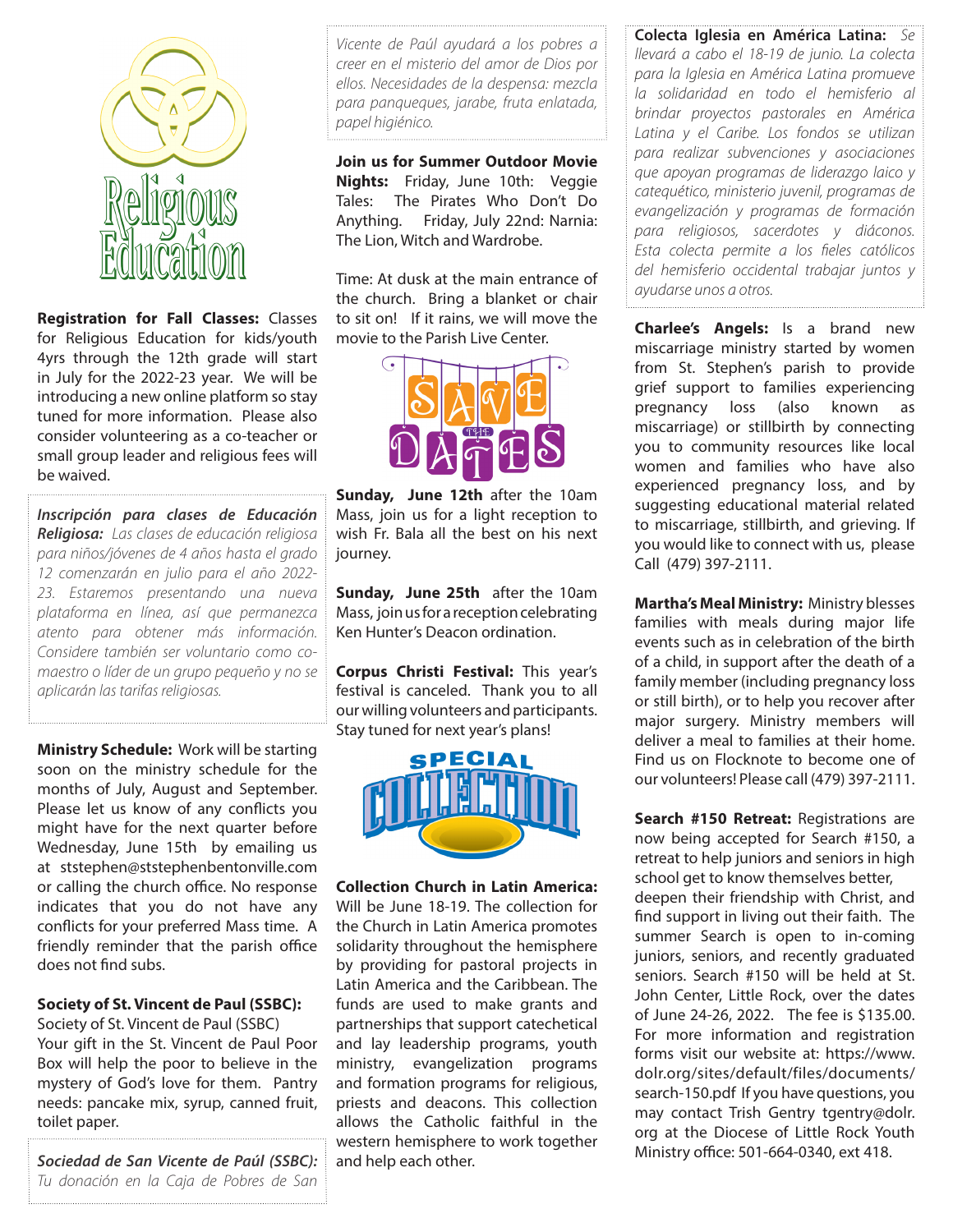## Prayer for the Seven Gifts of the Holy Spirit:

Lord Jesus Christ, Send down your Spirit upon me. When I am uncertain, grant me *wisdom.* When I am confused, grant me *understanding.*

When I am ignorant, grant me *knowledge.*  When I am wandering, grant me *counsel.* When I am afraid, grant me *fortitude.*  When I am separated from you, grant me *piety.*

When I am selfish, grant me the fear *of the Lord.* I ask for an outpouring of your Spirit with all of these gifts in your name. Amen. www.The Religion Teacher.com

Pentecost Sunday: Pentecost concludes the Easter Season, which leads into Ordinary Time. It is considered the birthday of the Church, for it was on this day, that the Holy Spirit descended upon the Apostles and filled them with the gifts they needed to lead the Church. This event took place 10 days after Jesus ascended into heaven and promised the coming of the Advocate. This year, Pentecost Sunday is celebrated June 5th.

"When the time for Pentecost was fulfilled, they were all in one place together. And suddenly there came from the sky a noise like a strong driving wind, and it filled the entire house in which they were. Then there appeared to them tongues as of fire, which parted and came to rest on each one of them. And they were all filled with the Holy Spirit and began to speak in different tongues, as the Spirit enabled them to proclaim." (Acts 2:1-4)

According to the Catechism of the Catholic Church, Pentecost instituted the "age of the Church, during which Christ manifests, makes present, and communicates his work of salvation through the liturgy of his Church, 'until he comes.' In this age of the Church, Christ now lives and acts in and with his Church, in a new way appropriate to this new age. He acts through the sacraments in what the common Tradition of the East and the West calls 'the sacramental economy;' this is the communication (or 'dispensation) of the fruits of Christ's paschal mystery in the celebration of the Church's 'sacramental' liturgy." (no. 1076).

And through the sacrament of confirmation, specifically, we receive the

Holy Spirit and are able to experience how Pentecost is not just a feast day we celebrate, but a special and unique relationship that is always present both in the body of the Church and each of its members individually.

"Sometimes we may forget that within the Blessed Trinity, the Holy Spirit is a Divine Person distinct from the Person of God the Father and the Person of God the Son, and that he helps us in specific and unique ways. Specifically he gives us seven gifts: wisdom, understanding, counsel, fortitude, knowledge, piety, and fear of the Lord. At the sacrament of confirmation we are sealed with the Holy Spirit and receive from him these seven gifts which help us to live out our baptismal promises. These supernatural gifts will increase in strength within us as we deepen our prayer life and grow in virtue." Learn more, including what the saints have said about the Holy Spirit, by reading "After Pentecost: Catechesis on the Holy Spirit from the Saints." dolr.org

*Domingo de Pentecostés: Pentecostés da conclusión al Tiempo de Pascua, lo cual conduce al Tiempo Ordinario. Es considerado el nacimiento de la Iglesia, porque fue en este día, que el Espíritu Santo descendió sobre los Apóstoles y los llenó con los dones que necesitaban para guiar la Iglesia. Este evento se llevó a cabo 10 días después de que Jesús ascendió al cielo y prometió enviar al Protector. Este año, el Domingo de Pentecostés se celebra el 5 de junio.*

*"Cuando llegó el día de Pentecostés, estaban todos reunidos en el mismo lugar. De repente vino del cielo un ruido, como de una violenta ráfaga de viento, que llenó toda la casa donde estaban, y aparecieron unas lenguas como de fuego que se repartieron y fueron posándose sobre cada uno de ellos. Todos quedaron llenos del Espíritu Santo y comenzaron a hablar en otras lenguas, según el Espíritu les concedía que se expresaran." (Hechos 2, 1-4)*

*De acuerdo al Catecismo de la Iglesia Católica, el Pentecostés instituyó el "tiempo de la Iglesia, durante el cual Cristo manifiesta, hace presente y comunica su* 

*obra de salvación mediante la Liturgia de su Iglesia, 'hasta que él venga'. Durante este tiempo de la Iglesia, Cristo vive y actúa en su Iglesia y con ella ya de una manera nueva, la propia de este tiempo nuevo. Actúa por los sacramentos; esto es lo que la Tradición común de Oriente y Occidente llama 'la Economía sacramental'; esta consiste en la comunicación (o 'dispensación') de los frutos del Misterio pascual de Cristo en la celebración de la liturgia 'sacramental' de la Iglesia." (Núm. 1076)*

*"Algunas veces olvidamos que dentro de la Santísima Trinidad, el Espíritu Santo es una Persona Divina distinta a la Persona de Dios Padre y a la Persona de Dios Hijo, y que él nos ayuda de maneras específicas y únicas. Particularmente él nos concede siete dones: sabiduría, entendimiento, consejo, fortaleza, ciencia, piedad y temor del Señor. En el sacramento de la Confirmación somos sellados con el Espíritu Santo y recibimos de él estos siete dones que nos ayudan a vivir nuestras promesas bautismales. Estos dones supernaturales aumentarán nuestra fortaleza a medida que profundizamos en nuestra oración y crecemos en virtud". Aprenda más, incluyendo lo que tienen qué decir los santos sobre el Espíritu Santo, leyendo "Después de Pentecostés: Catequesis sobre el Espíritu Santo de los Santos." (en inglés)*